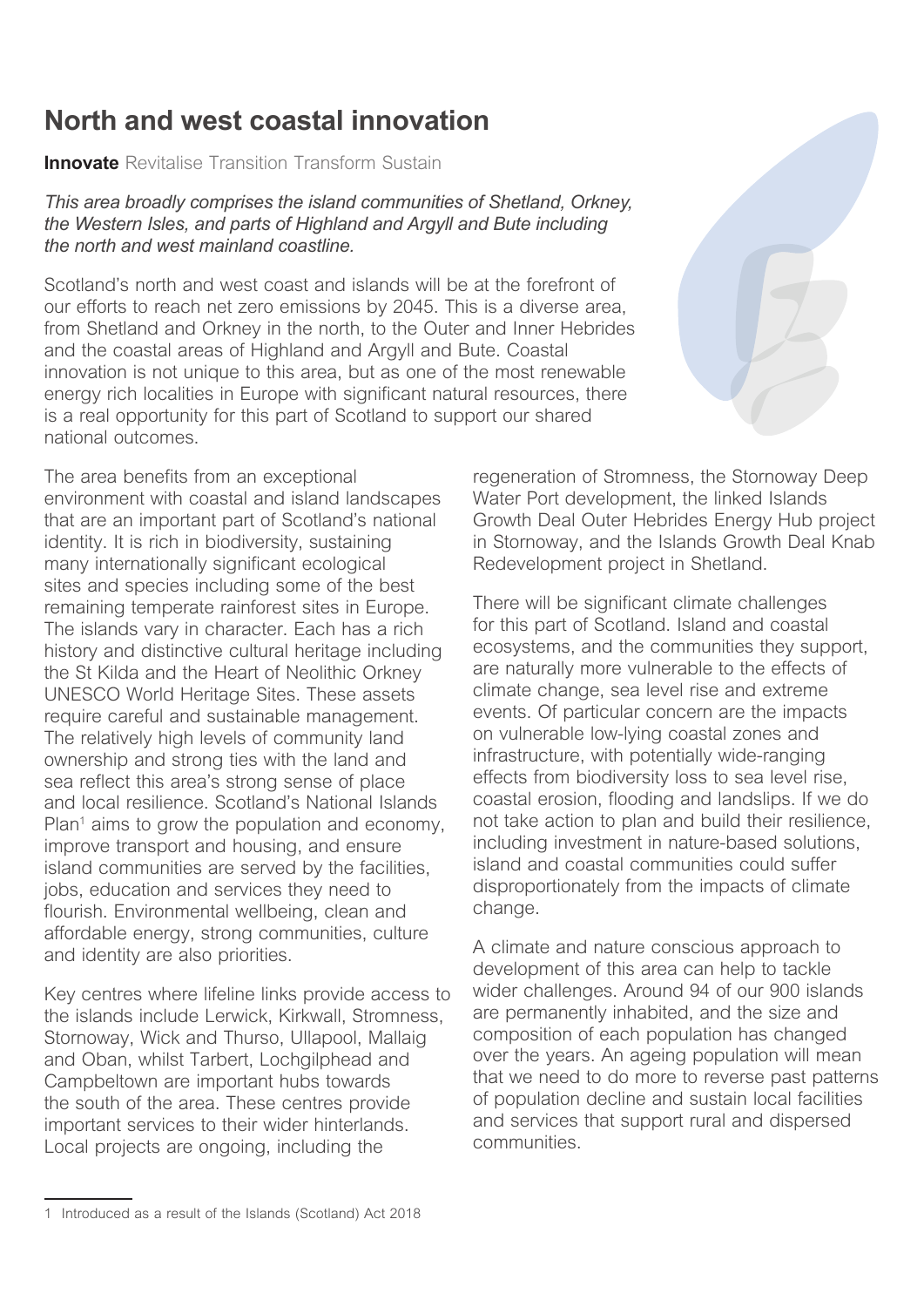*Housing and public service provision, transport, energy consumption and fuel poverty will continue to be signifcant challenges. Employment varies across the area, and can tend to rely on the public sector, tourism and lower wage sectors, limiting the scope and choice of skilled jobs in some locations. Where skilled jobs exist it can be diffcult to attract and retain a local workforce, underlining the importance of building skills to support future investment. There are challenges arising from the end of free movement and changing markets, and the agriculture and fshing industries will need support to ensure the long term sustainability of communities.* 

*Alongside Scotland's marine planning authorities, we can work with the area's exceptional assets and natural resources to build a more resilient future for Scotland's island and coastal communities. In this area we will:* 

- *create carbon-neutral coastal and island communities;*
- *support the blue and wellbeing economies;*
- *protect and enhance blue and green infrastructure; and*
- *strengthen resilience and decarbonise connectivity.*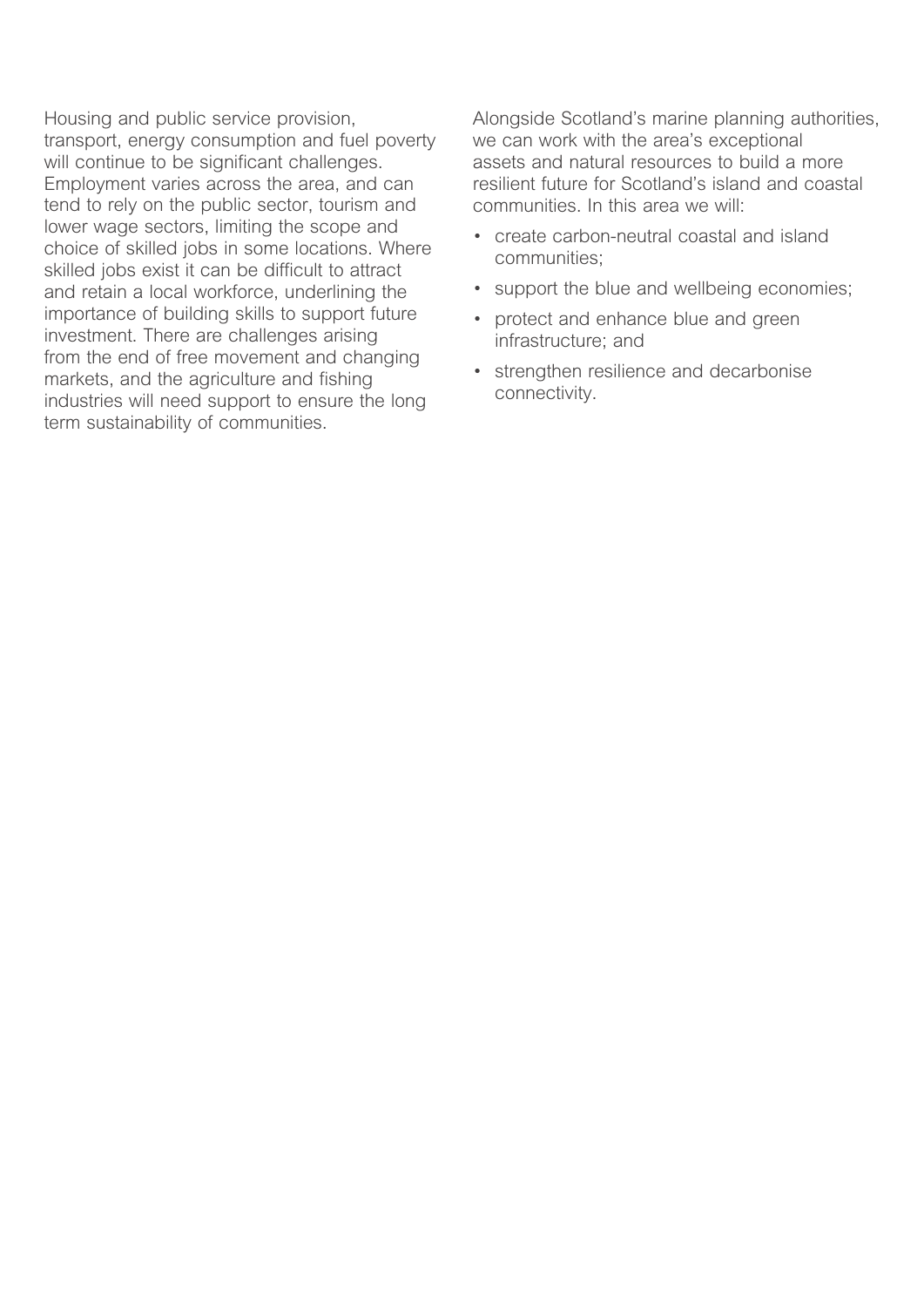# **North and west coastal innovation**

### Legend



Strategic connection

Blue economy

Transmission infrastructure

#### Liveable places

- National Walking, Cycling and Wheeling  $\binom{2}{2}$ Network
- Circular Economy Material Management  $\sqrt{5}$ Facilities
- Digital Fibre Network  $\odot$

#### **Productive places**

- National Islands Centre for Net Zero  $\bullet$
- $\circ$ **Industrial Green Transition Zones**
- $\odot$ Pumped Hydro Storage
- Strategic Renewable Electricity Generation  $\boxed{12}$ and Transmission Infrastructure

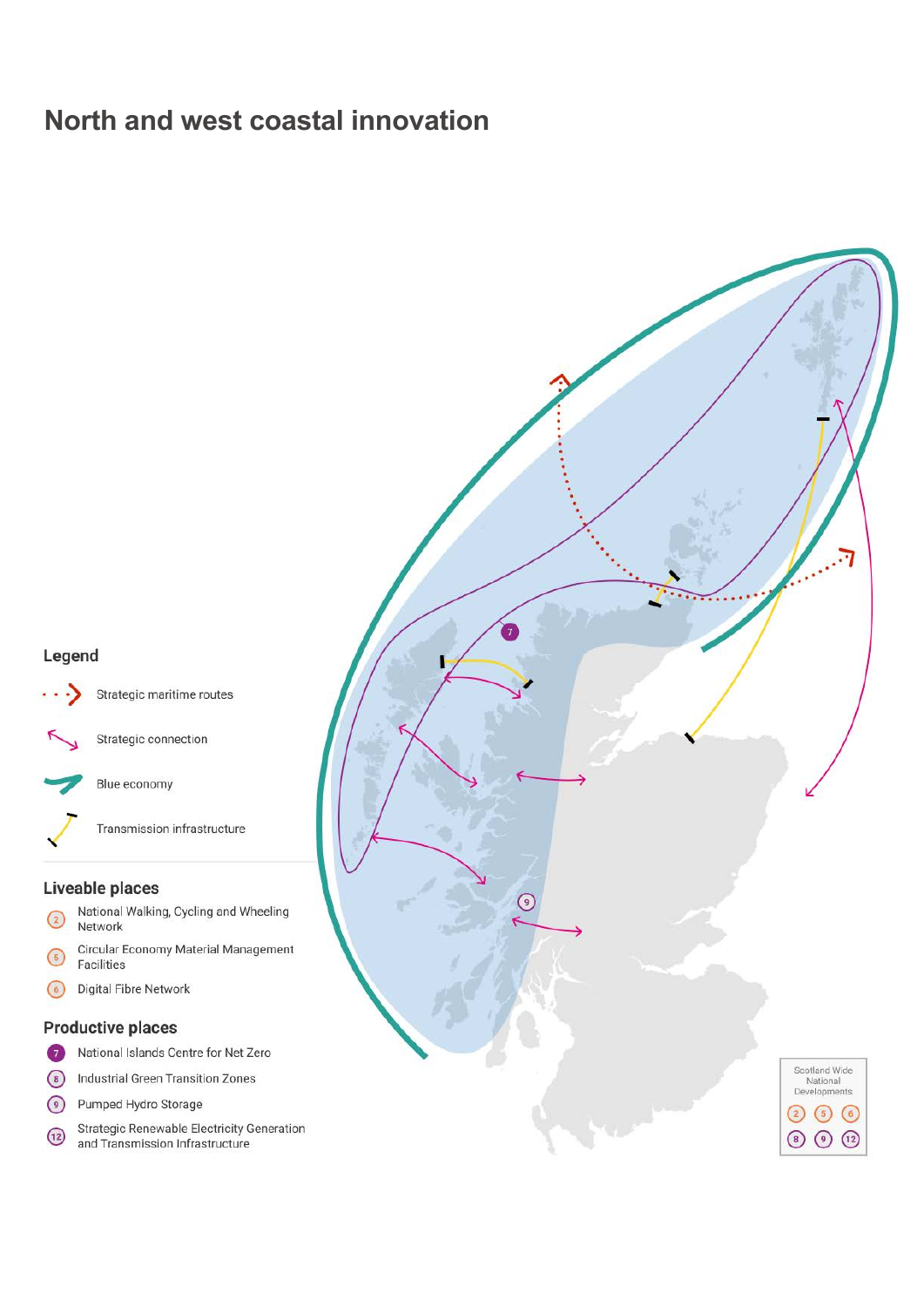# **Actions**

### **1. Create carbon neutral coastal and island communities**

*Future-proofng local liveability will beneft people as well as the planet. Island and coastal communities will need a bespoke and fexible approach to the concept of 20 minute neighbourhoods, for example by identifying service hubs in key locations with good public transport links. This can build long-term resilience and self-reliance whilst sustaining dispersed communities and rural patterns of development.* 

*Increased coastal fooding and erosion arising from future climate change will need to be considered along with impacts on associated infrastructure such as bridges and transport networks. The majority of island populations live in coastal locations and there is a need for a proactive and innovative approach that works with local communities to address this issue.* 

*Regionally and locally driven plans and strategies will identify areas for future development that refect these principles – for example, planned population growth on the Western Seaboard of Argyll and in a growth corridor from Tobermory to Oban and on to Dalmally. Community hubs, where people can easily access a variety of services, will need to evolve and grow to support communities and sustain a range of functions. Ports and harbours can be a focal point for electric vehicle charging as well as employment. Sustainable and fair access to affordable healthier food will support future resilience and broader objectives including reduced child poverty and improved health outcomes. Innovative and equitable service provision, including digital solutions, will be needed to support dispersed communities in a low carbon way.* 

*Communities will need greater choice and more fexible and affordable homes to support varying needs. This can be achieved to an extent by refurbishing the existing building stock to reduce the release of embedded carbon, as well as by delivering more affordable, energy effcient new homes. The additional costs of island homebuilding and development generally is a challenge that needs to be factored into a planned approach.* 

*There is a clear need for affordable housing provision across the region to improve choice and access to homes, and in some areas to help offset the impact of second home ownership and short term lets on the market. Local solutions may include key worker housing, temporary homes for workers in remote areas, self-provided homes, including self-build and custom build. Continued innovation of holistic place based solutions, such as the Rural Housing Initiative, will be required to create homes that meet diverse community needs, including homes for an ageing population and to help young people to stay in or return to their communities. Greater efforts to ensure young people have more infuence in decisions that affect their future places could support this, as well as helping more people access land and crofts and the reuse of abandoned sites where appropriate.* 

*To reverse past depopulation, planning can help to sustain communities in more peripheral and fragile areas in a way that is compatible with our low carbon agenda and resilient to climate change impacts. Further action should be taken where appropriate to reintroduce people to previously inhabited areas where it can be achieved in line with our climate commitments and wider aspirations to create sustainable places that incorporate principles of 20 minute neighbourhoods and active travel networks. Our coasts will continue to evolve, and development will be needed to sustain and grow communities in a sustainable way. Collaboration and strong alignment of terrestrial and marine planning, at all levels, will also be needed.*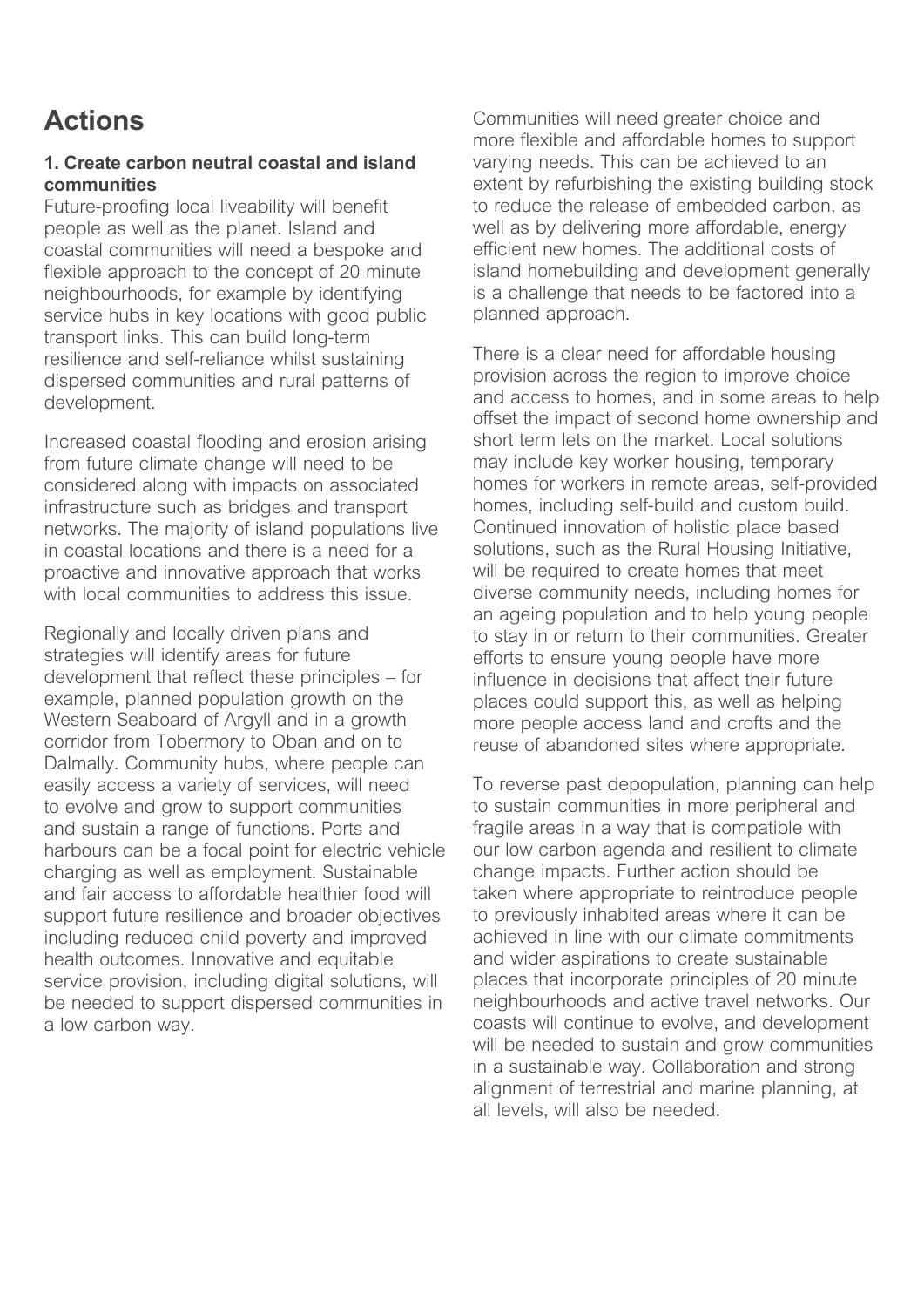#### **2. Support the Blue and Wellbeing Economies**

*This area has signifcant opportunities for investment that capitalise on its natural assets and further strengthen the synergies between people, land and sea. This will require strong collaboration and alignment of terrestrial and marine planning, especially as further development of related blue economy activities in the terrestrial environment may increase competition for marine space and resources offshore. To signifcantly reduce greenhouse gas emissions more renewable energy generation will be needed, bringing unprecedented opportunities to strengthen local economies, build community wealth and secure long-term sustainability. The island authorities have set targets for creating green jobs and for rolling out clean and effcient energy systems to build local resilience. We expect to see continued innovation to unlock the infrastructure and business opportunities arising from a blue and green prosperity agenda.* 

*As a result of its natural advantages, the area is growing its research excellence, and innovation centres are emerging on Orkney, Shetland and the Outer Hebrides, as part of the Islands Growth Deal, that will form a planned joint Islands Hub for Net Zero. Oban is developing as a university town, and the European Marine Science Park is a key opportunity to build the local economy and provide education locally. The Outer Hebrides Energy Hub will build on the region's formidable renewable energy resource by establishing the initial infrastructure necessary to support the production of low carbon hydrogen from renewable energy. The lessons we have learned from the pandemic about remote working could also help to grow communities by extending the range of high quality jobs available locally.* 

*Sea ports are a focus for investment in the blue economy and further diversifcation of activities could generate additional employment across the area. Potential for business development ranges from long-distance freight to supporting the cruise and marine leisure sectors and decommissioning opportunities. New infrastructure and repurposing of land will* 

*help to shift industrial activity towards supporting the offshore renewables sector. Key strategic sites for industrial investment and associated port infrastructure and facilities include plans for: Dales Voe and Scapa Flow as part of the Islands Growth Deal; Cullivoe; Arnish in Stornoway; Wick; Scrabster; Gills Bay; Kishorn; Oban and Hatston, Kirkwall. Other key nodes on the ferries network, including Ullapool, Uig and Mallaig, will continue to act as important hubs to support communities, investors and visitors.* 

*Proposed space ports, which make use of the area's relatively remote location and free airspace, could support our national ambitions to grow this sector. This includes plans for a Shetland Space Innovation Campus and Outer Hebrides Spaceport 1 in Scolpaig, North Uist as part of the Islands Growth Deal, and space ports at Machrihanish and Benbecula.* 

*Food and drink is a key sector, with aquaculture, distilleries, commercial fshing, and seaweed farming providing a crucial and growing source of employment for many local communities. This sector is of national signifcance, with whisky generating an estimated £5 billion to the UK economy and salmon accounting for more than 40% of total food exports. By improving the resilience of existing infrastructure we will ensure continued access to international markets. There are signifcant opportunities to build on experience and expertise through associated research and development. A development hub at Machrihanish to support aquaculture research in association with Stirling University could open up wider opportunities to expand onshore aquaculture at sites across Scotland.* 

*Targeted investment in tourism infrastructure will ensure the coast and islands can capitalise on their rich natural assets, heritage and culture to support better quality and more stable jobs in the sector whilst providing a positive experience for visitors and residents. This sector has been signifcantly impacted by the pandemic and a short-term focus on recovery can be underpinned by efforts to secure longer-term sustainability. Planning can help to ensure that the Rural Tourism Infrastructure Fund is targeted*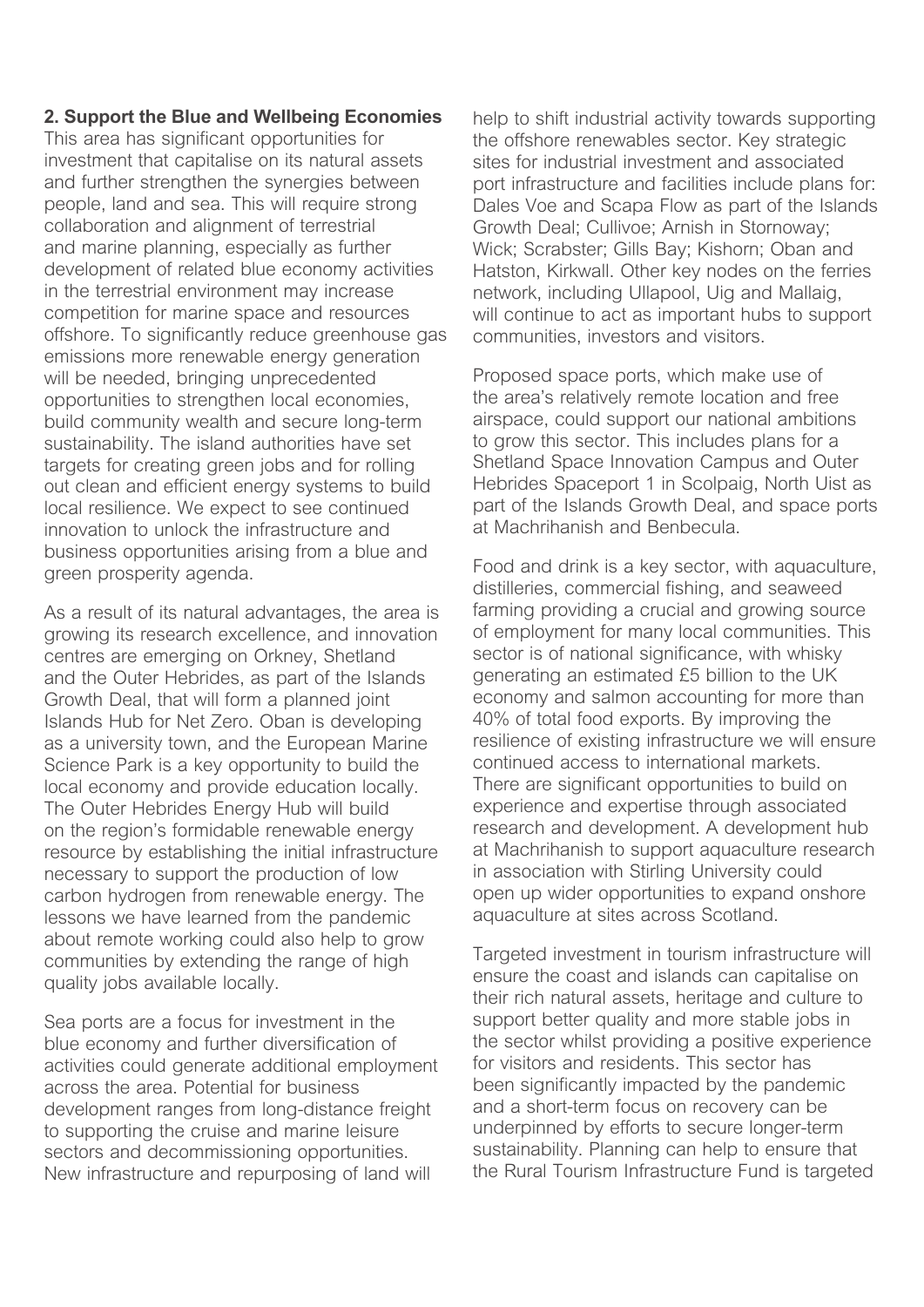*to places where the pressure is most signifcant. Priorities include visitor management of the area's World Heritage Sites. Plans are in place for the Orkney World Heritage Site Gateway that will manage and disperse visitors to the Heart of Neolithic Orkney UNESCO World Heritage Site. The Outer Hebrides Destination Development Project will support the strategic development of tourism infrastructure, bringing together key assets including St Kilda World Heritage Site, the Iolaire Centre, the Hebridean Way, Food and Drinks trail and the Callanish standing stones. Other ongoing projects, including long-distance routes such as the Kintyre Way and the Argyll Sea Kayak Trail and Crinan Canal can help to expand a high-quality offer of exceptional marine tourism across the area as a whole.* 

*Regionally and locally there is a need for smaller scale investment across the area to put in place low maintenance, carefully designed facilities which better support and manage the impact of informal tourism including camping, campervans and day trips. This should refect the scale and nature of operators including community trusts. Efforts to provide access to education and build skills locally will also support this, with key projects including plans for the redevelopment of the Shetland Campus.* 

### **3. Protect and enhance blue and green infrastructure**

*The coast and islands' natural and cultural assets will require careful planning and management so that their special qualities can continue to form a strong foundation for future development and investment. There are opportunities for local projects across this area to come together and create an enhanced nature network which benefts quality of life and contributes to biodiversity recovery and restoration as well as carbon sequestration.* 

*Signifcant peatland restoration and woodland creation and restoration, along with blue carbon opportunities will secure wider biodiversity benefts and be a focus for investment to offset carbon and secure existing natural carbon stores. The Lewis Peatlands are internationally recognised as accounting for a signifcant* 

*proportion of the world's blanket bog habitat and there are opportunities to protect and expand Scotland's temperate rainforest, including some of the best remaining rainforest sites in Europe. Access to the outdoors, as well as active travel, can beneft from continued investment in longdistance walking and cycling routes with a range of projects emerging at a regional scale.* 

## **4. Strengthen resilience and decarbonise connectivity**

*Communities will need resilient transport connectivity to maintain accessibility and lifeline links and further innovation will be required to help modernise connections and decarbonise transport systems. A net zero islands air network and decarbonisation of ferry services will help to secure the viability and service stability of island and remote coastal communities. Communities are keen to explore long term ambitions for fxed links for example across the Sound of Harris and Sound of Barra, and potentially to connect the Outer Hebrides to mainland Scotland. An Islands Connectivity Plan will consider the role of ferries, fxed links and low carbon aviation in securing lifeline links and marine access for both leisure and freight. In addition to the investment potential of the area's ports and harbours, the strategic location of the Northern Isles as a hub for future shipping using long-distance trade routes has signifcant potential for investment and growth over the longer term. There is also potential to consider decarbonisation of fshing feets and the aquaculture industry in the future.* 

*Electric vehicle ownership is already high in some parts of the area and continued expansion of charging networks will support further decarbonisation. Key routes and hubs are emerging – examples include the aspiration for an electric spinal route that extends across the Outer Hebrides. This should be viewed as one part of a wider system response to net zero that also strengthens active travel across the area.* 

*Improved digital connectivity is a priority to sustain current businesses and create 'smart' communities. We are committed to investment in ultrafast broadband to ensure every property is connected and to improve mobile coverage.*